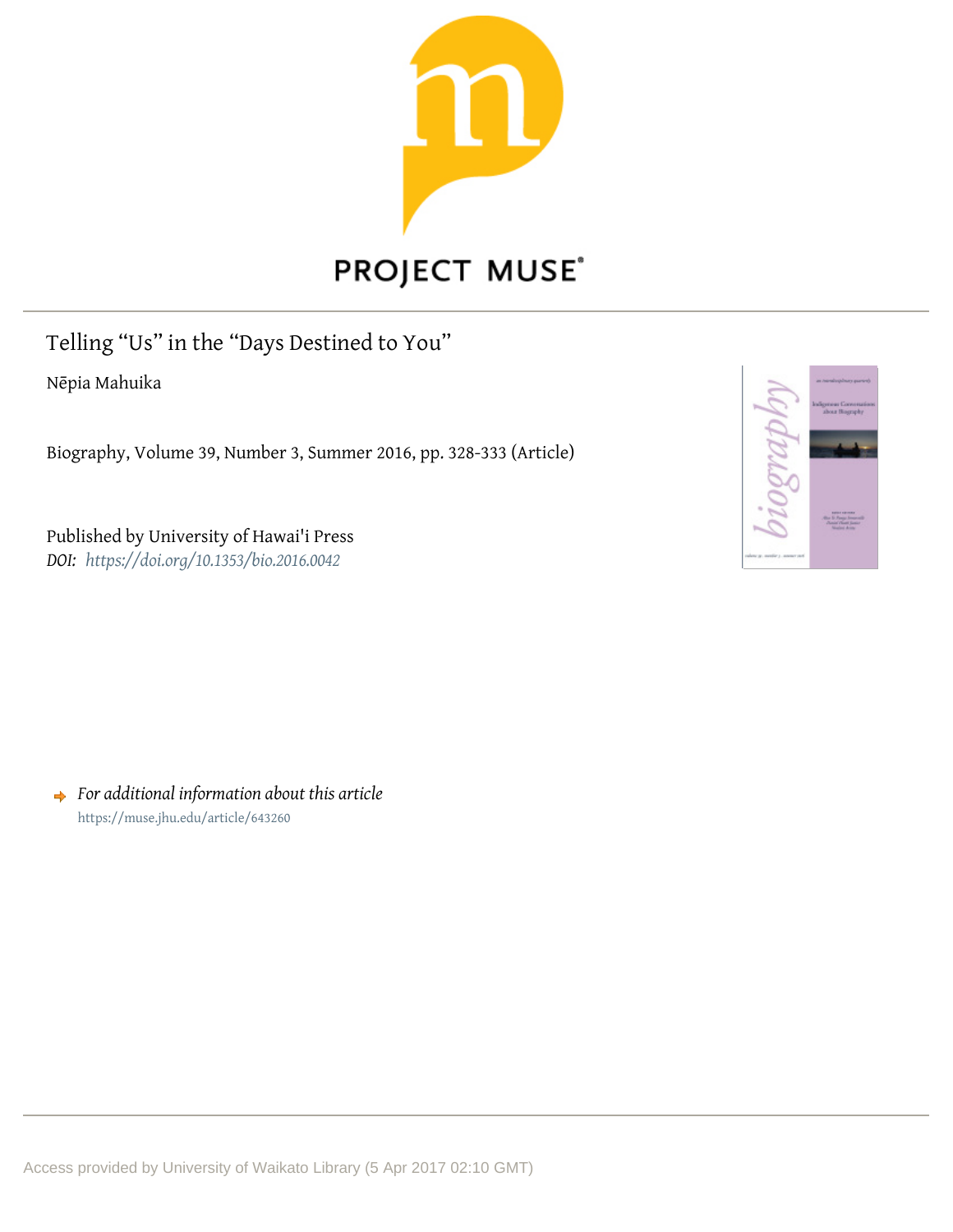## telling "us" in the "days destined to you"1

NEPIA MAHUIKA

A response to Warren Cariou, "Life-Telling: Indigenous Oral Autobiography and the Performance of Relation." *Biography* 39.3 (Summer 2016): 314–27

This "tau-utuutu" (responsive) protocol feels familiar to me.2 My turn to speak, to respond, to share in a conversation with Warren Cariou's stimulating essay on "Life-Telling," Indigenous autobiography, and Dovie Thomason. It reminds me of how life-telling, orality, and history, interweave and work in my tribal universe. At home, we take turns speaking. We inherit our words, we respond, carve, and weave new narratives—make them ours. Where I come from, lives are frequently "told," sung, cried, carved, and performed, through tribal conversations, a chorus of textured tones, sometimes in a grand debate within which our personal and collective pasts, presents, and futures converge and diverge.3 I am glad, then, to be invited, to add my voice to this present discussion. It feels natural . . . normal . . . Native.

Kia ora (greetings), Warren. I sat up when you wrote of finding "better ways" to understand the "uniquely oral aspects of Indigenous oral traditions" (Cariou 314). This is a passion I share alongside your view that the oral nature of life-telling is "crucial in the struggle to resist the colonization of Indigenous knowledge" (314). And, of "life-telling" I have so many thoughts and questions. It seems to me that life-telling, even in the striking example you give of Dovie Thomason's performance, transcends a personal narrative that reveals the "us" of Indigenous biography. We, in my tribal experience, inherit our biographies. We weave our part of the pattern in the "days destined" to us, and then pass them to new "tellers."4 My people call this "kōreo tuku iho" (stories passed on; see Mahuika). In each autobiography, these are personal words, sometimes even individual twists and negotiations, perspectives told in what are really "collective" conversations across generations, genealogies, time, and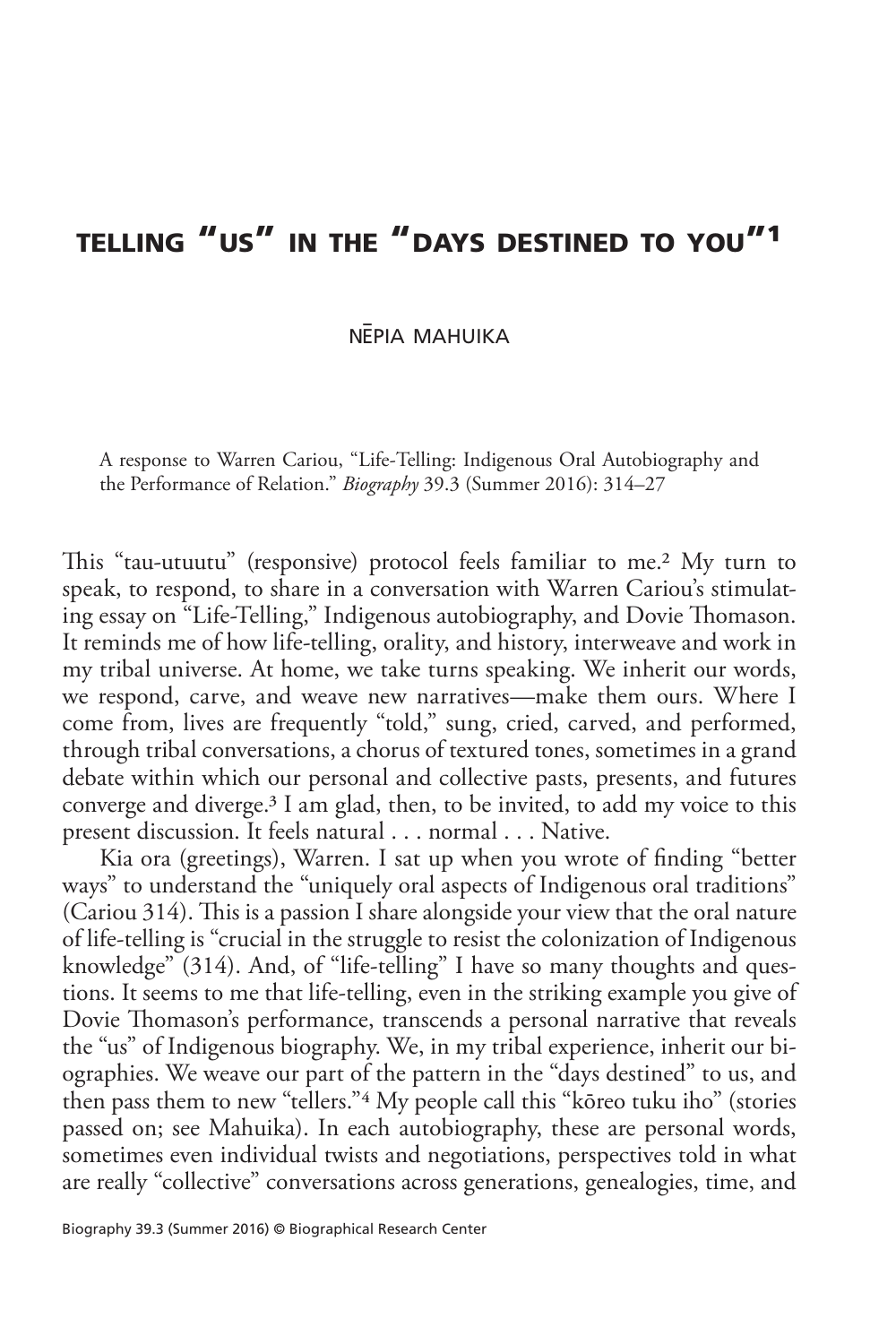space. To me this is the Indigenous autobiography I know as oral, lived, connected, and nuanced. Perhaps it's the historian in me speaking, dragging to the fore the popularized view that our accounts are part of a never-ending conversation with the past.5 But inside, right to my very bones (iwi), this connection between personal and collective Indigenous autobiography is imprinted in the DNA, transmitted as historical trauma, and also as resilience and determination. I have no Indigenous autobiography without it. It is mine to inherit, to reject, to assert or neglect, as I will in the days destined to me.

I think we tend to feel this as Indigenous peoples, and I think these were the very "connections" and "communities" you and others felt and responded to in Dovie's narrative performance. The very art and gravity of this interweaving, this telling, between private, personal, public, and collective lives can sometimes sneak up on you. In this, I was struck by your comment that "our connection to the story and to the teller was relational," and particularly, your observation that "we listeners had become, almost without knowing it, a community" (323). I like the organic nature of this act, and especially the coconstructedness of how this occurs in Native oral storytelling. It is different every time, because biographies are produced with audiences in mind, with contemporary politics often in the foreground, and generations of cultural grand narrative lingering in the narrator's historical consciousness. In this way, Indigenous autobiographical life-telling serves the needs of contemporary narrators, audiences, and collectives. They are fluid, malleable, and living stories.

Oral historians write about this. Some call it "composure," wherein oral testimony is composed in the individual negotiation of collective memories. Composure is also what narrators seek—yet many are unable to achieve—to settle unresolved tension, historical trauma, and contradictory identities (see Thomson). So too are Indigenous autobiographies "compositions," shaped in the unresolved tensions where colonization, self-determination, reconciliation, and finding ourselves as collectives and individuals collide in the realities of the nuanced and "connected" lives we lead.

Indeed, there is, as you pointed out, always a "living link between the stories and future generations" (315). For me, this is a key aspect of oral Indigenous autobiographical life-telling, and is something to ponder further. How is this continuity, this possibility of "us" within the collective narrative, known and relevant between personal and community life-tellings? How are individual narrators conscious of the "us" in Indigenous lives? How might the autobiographical Indigenous narrative, to borrow Greg Lehman's phrase, "tell *us* true"? After all, many have felt at some point orphaned, cut-off, estranged, and disconnected from their forebears and culture. This sense of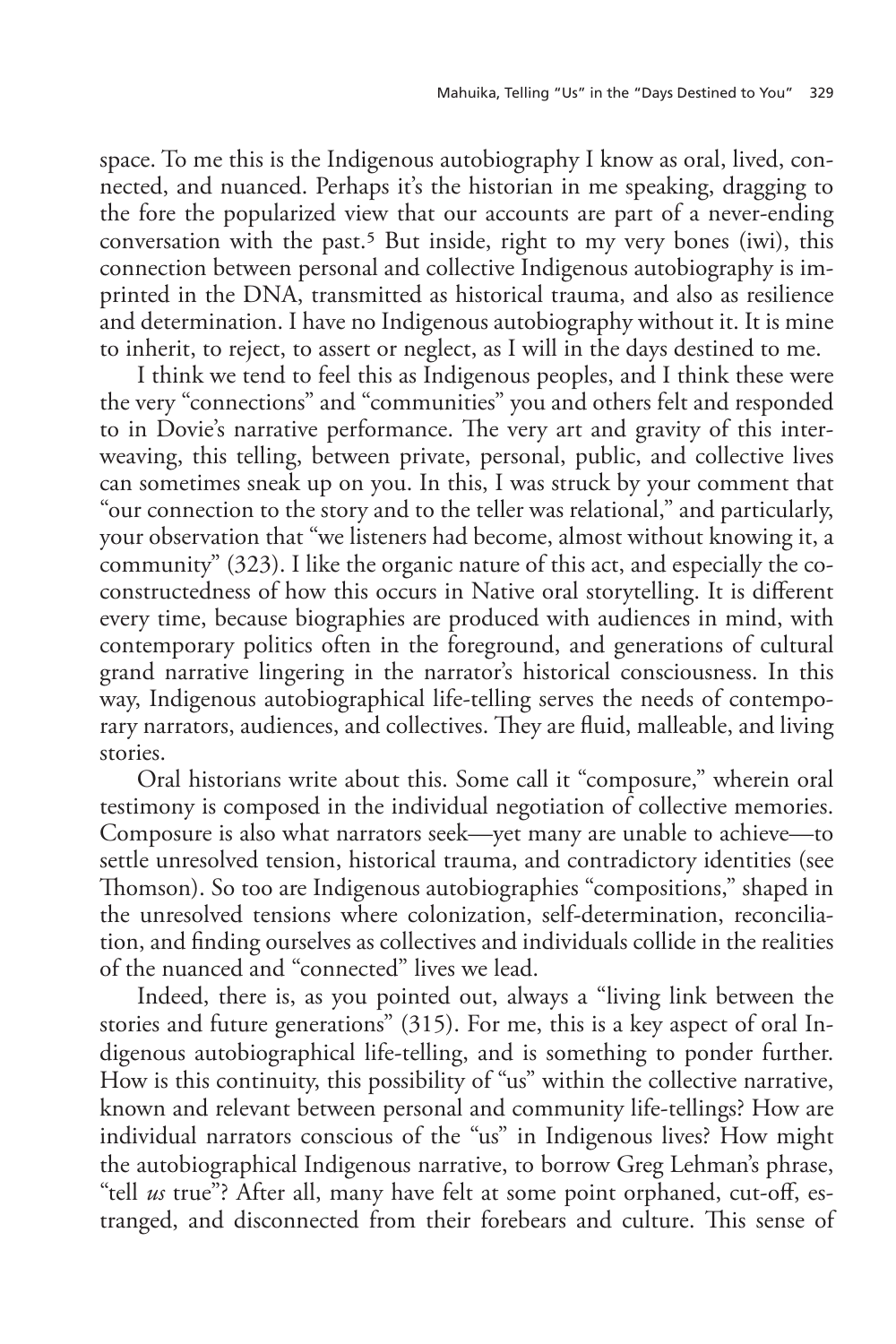"orphanhood," as you write, is "an ideology, a state of mind rather than an incontrovertible fact" (321). When Dovie loses a "bloodline," she simply gets "another family." She "reconnects," she is "invited," and born anew (321). I know so many of our own people whose life-telling's speak of tribal abandonment, of being ostracized, left out because they cannot speak the language, and cut off because they no longer know anyone, recognize any stories, places, protocols, or the culture. They tell Indigenous stories too, but are unable to speak to the Indigenous "us" that carries the tribal collective narratives and refrains that Dovie inherited. Yes, one day, as you note, "we will be the story," when we are invited, when we submit to the rituals of "familial inclusion," and recognize that our individuality is inextricably connected to our collective communities. Is Indigenous autobiography, then, situated in this relationship between the individual and the collective? What happens to Indigenous life tellers that are never reborn as Dovie was, are never invited back, and disconnected from the tribe? Are they too telling the truth of "us": that Indigenous biographies might include the disconnected among us? If their voices are distanced from the chorus that makes "us" an Indigenous collective, what should we make of their autobiographies?

Where I come from, the orality of our autobiographical accounts is tied together by collective Indigenous refrains. You cannot speak for "us," tell "us," unless you know us—not unlike Haunani-Kay Trask's assertion that in order "to know" her people you should put down your books and take up the language and practices (171, 178). In my tribe, we aim to speak our stories using our language, our turning points, and our grand narratives. At home, we hear them, a reminder that each of us has a personal tribal voice or a particular accent in the collective chorus. These refrains are inherited. You refer to this empowering relationship when you write that "life-telling" is an "act of transmission" that enables "the next generation to understand who they are and where they belong" (317). Reading your essay, I recalled the times I also heard Dovie speak. I was fortunate to have been present on two separate occasions to hear her talk, to see her connect with listeners, and to feel the depth and impact of her message. She is a wonderful weaver of stories, has a masterful use of intonation and silence, and an intuition for the inclusivity of her audience. My wife and I commented on how much she reminded us of our own tribal storytellers, aunties, uncles, grandparents, and cousins. In our tribes, oral life-telling is commonplace, a part of the culture and make up of our communities. I, like many of my generation, grew up listening to our elders tell their stories of "us." Falling asleep in our tribal meeting houses as they spoke, sung, and spun our histories.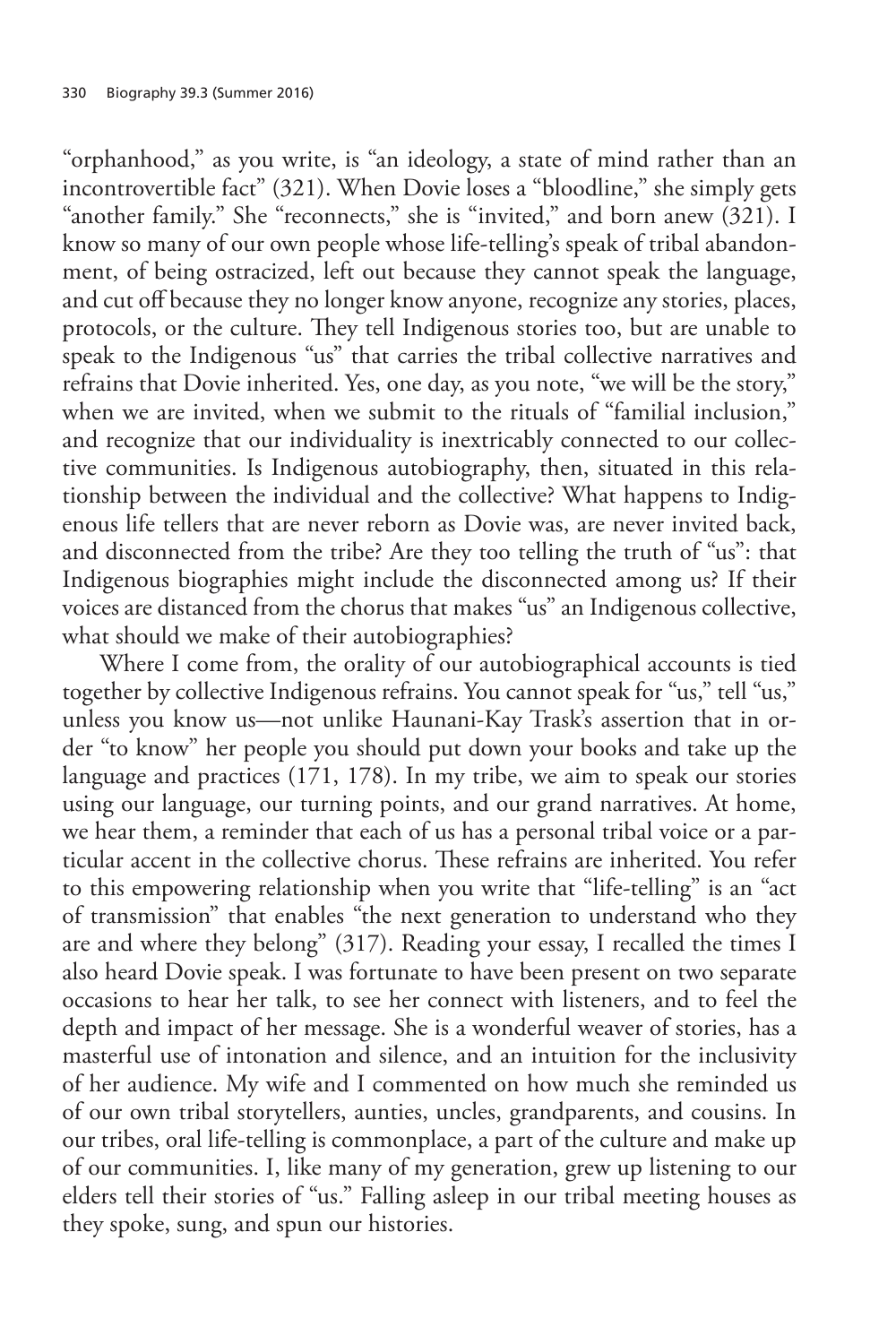Life-telling, for us, has always been an oral performance. This "orality" is relative to "giving voice," telling to heal, an intimate passing of knowledge, and is important to establishing relationships and learning to listen. You are right that the oral narrativizing of Indigenous lives has "received far less critical attention than its textual counterpart" (314). The textual nature of historymaking has worked to displace oral accounts as unreliable and compromised by their subjectivity. The value and legitimacy of oral narratives and sources has been something mainstream oral historians have advocated for a number of decades now, yet even their understandings of oral history rarely align with Indigenous peoples'. Our oral life-tellings are much more than recorded interviews. If scholars overlook this, they will, as you argue, "miss out on several critical aspects of Indigenous forms of knowledge" (314). Relying on oral accounts flattened out on the page misses much of the sophisticated and deeply valuable cultural significance evident in Indigenous "life-telling." My tribe have long been wary of the static conventions of written texts that have too regularly "fixed" our lives in narrow stereotypes, and reduced our oral traditions to the superstitions of "pre-history." We see these presumptions as juxtaposed to the living and fluid nature of our orality. In telling our lives we are immediately accountable to our audience, our language is the expected mode of transmission, and the nuanced and chorused reality of our stories is enabled. In all this, Indigenous autobiographies are organic in their orality, and normalize our songs, dances, and other oral mediums of delivery. Most significantly, they are told by us, because, as you rightly point out, "the continued life of the story depends upon members of the community to do the work of remembering" (315). In my tribe we consider this a living history.

Thank you, Warren, for writing this piece. Indigenous biography, oral history, and life stories, for me, are interesting phenomena. They are, in my tribe, treasured gifts left for the days destined to each generation. These ongoing conversations—Indigenous biographies—are always "our" stories because they belong to us, and we belong to our communities. In our world they are part of whakapapa (genealogical) connections that situate you, include or exclude, and create a fluid biographical account between personal and collective lives. It is right that we might see them as "conversations" because this is what the dynamic living biography is. We could go as far as to argue that there is no such thing as an individual biography when your ancestors are alive in you. Biography is not simply a written pursuit. For our people they are oral, told, lived, and expressed in multiple mediums, song, food, music, and carvings. It was nice to hear Dovie's voice again. I've always liked that she is a bird. Birds too are also common storytellers in the Indigenous world I call home. We speak of birds all the time.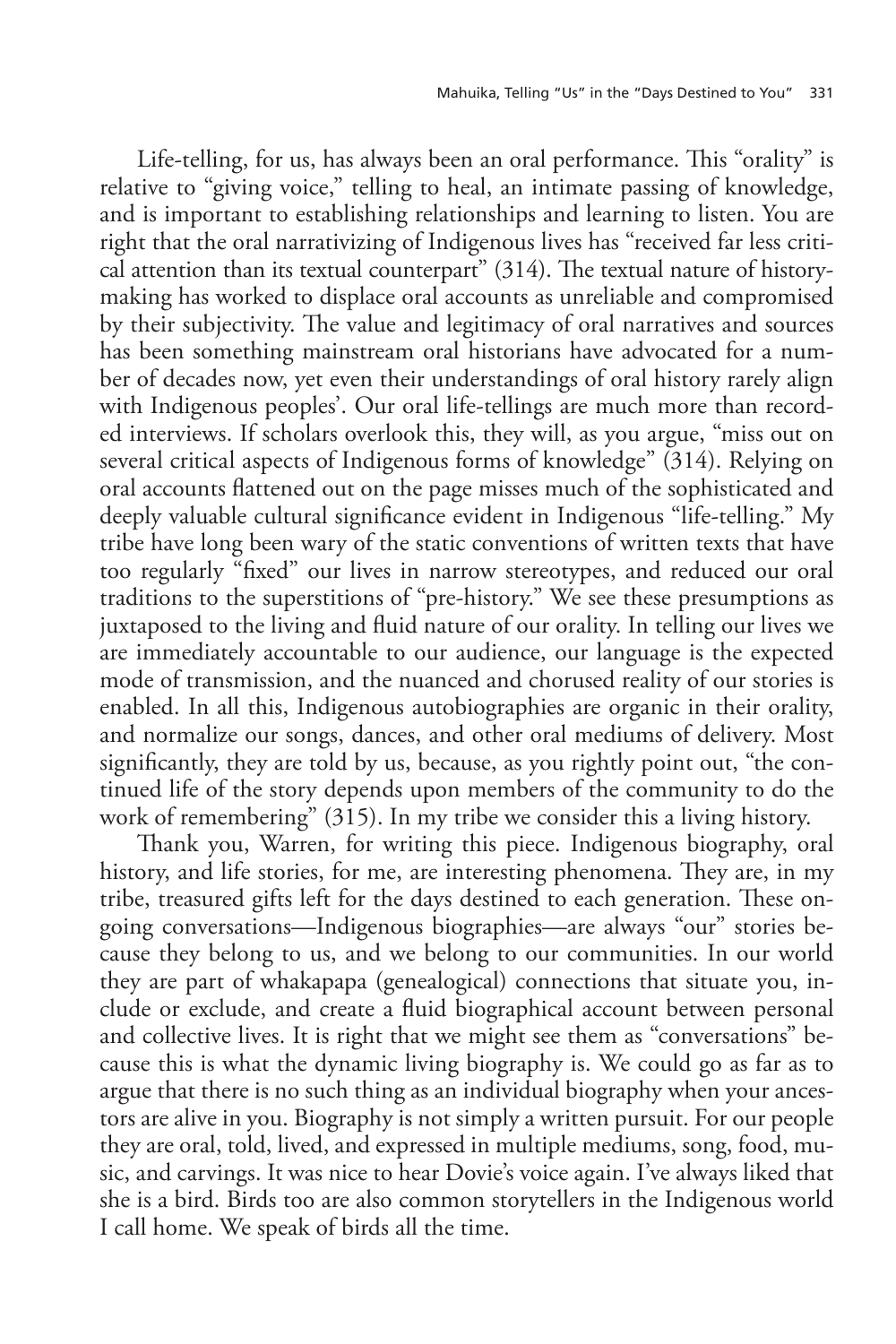Maybe this might be a good place for me to close. You've heard enough of my chattering already. Let me finish with part of a song that also speaks of a bird, of orality and its gift across generations. Whenever I think of oral tradition and history, of transmission, and now of "life-telling," I think of a lament composed by a tribal ancestor, Hinekauika. She composed this—and I only use a few of the closing lines here—after the loss of her son who was killed in a fire at Kereruhuahua.6 In her grief she calls out "whakaangi mai rā, e tama, me he manu" (Soar hither o son like a bird). And then she pleads:

Mairātia iho te waha kai rongorongo e, Hei whakaoho pō i ahau ki te whare rā.

And leave behind the sweet sound of your voice, To comfort my wakeful nights within this house.7

## **NOTES**

- 1. The "days destined to you" is part of a translation from a famous proverb within my tribe, Ngāti Porou. It says, "E tipu e rea mo ngā ra o to ao" (Grow up in the days destined to you).
- 2. Tau-utuutu is a particular protocol used during whaikōrero (speeches) on various Māori tribal meeting grounds. Speakers take turns talking, replying to each other. This is different from "paeke," wherein all of the speakers on the host side speak in order followed by all the visiting speakers instead of back and forth replies. The hosts open and close proceedings whether tau-utuutu or paeke.
- 3. Home, for me, is found on the East Coast of the North Island of New Zealand. Our tribal boundaries sit between the Te Toka a Taiau in the South and Potikirua in the North.
- 4. "E tipu e rea mo ngā ra o tou ao" (Grow up in the days destined to you). This tribal proverb has three other layers that I am not using here. I draw on these opening words to stress that where I come from, we are entrusted with our tribal narratives. They are gifts that we are expected to treasure and find new ways of affirming, articulating, and realizing in our day.
- 5. This is a common theme in historical scholarship. See for instance, Kenneth Burke 110–11; and Peter Geyl's contention that "history is an argument without end" (ctd. in Williams xiv).
- 6. Hinekauika was the grandmother of Rapata Wahawaha, an influential leader in our tribe, Ngāti Porou, during the nineteenth century.
- 7. For a fuller description of this waiata (song), see Rangatira Trust, *He Waiata Onamata*  43–44.